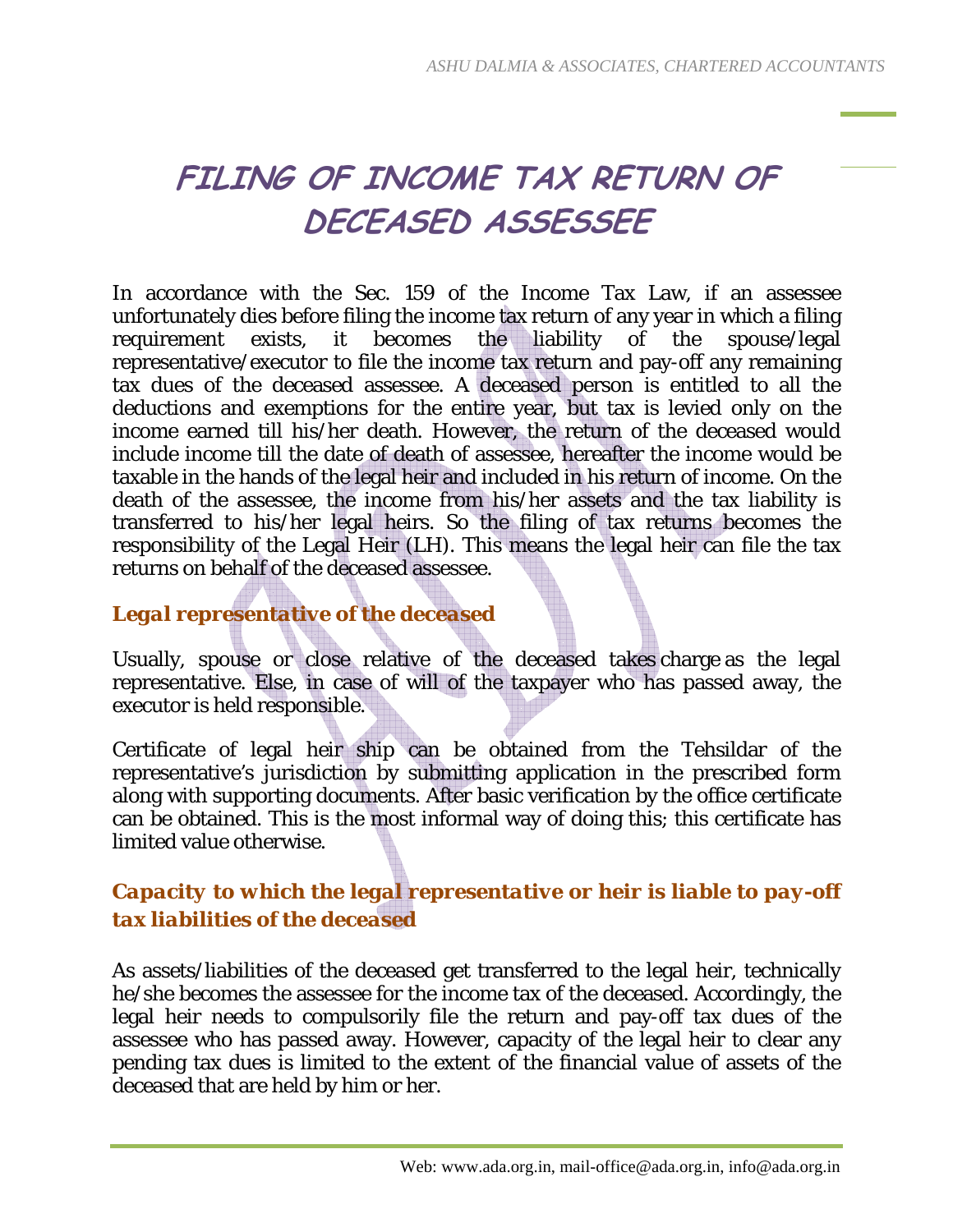### *Registration as a Legal Heir*

For filing of income tax return on behalf of the assessee who has passed away, legal heir or representative needs to first obtain approval from the tax authorities.

After getting approval from the tax department one can easily start up the procedure for e-filing. For this, the representative should first have to register as the legal heir.

How to register as a Legal Heir

**Step 1** - LOGIN to e-Filing application and go to 'My Account' --> Register as Legal Heir.

Step 2 - Provide the necessary details and attach a zip file containing the below documents

- 1. Copy of the Death Certificate
- 2. Copy of PAN card of the deceased
- 3. Self attested PAN card copy of the Legal Heir, and
- 4. Legal Heir certificate.

**Step 3** - Click Submit.

**Step 4** - The request will be sent to the e-Filing Administrator.

**Step 5-** e-Filing Administrator will review, approve/reject the request and a confirmation e-mail is sent to the registered e-mail ID.

- $\triangleright$  After you have uploaded (Zip File) and submitted your request, you can also view the status by going to My Request List menu, post Login.
- $\geq$  On e-Filing administrator's approval, the ITR Form of the deceased person can be uploaded via Legal Heir login.
- $\triangleright$  The Legal Heir should add his/her PAN in the verification part of the ITR Form, validate and generate the xml of the return (if using offline forms) and upload the return of the deceased using the Legal Heir login.
- $\triangleright$  The online ITR form of the deceased can also be uploaded using the Legal Heir login.